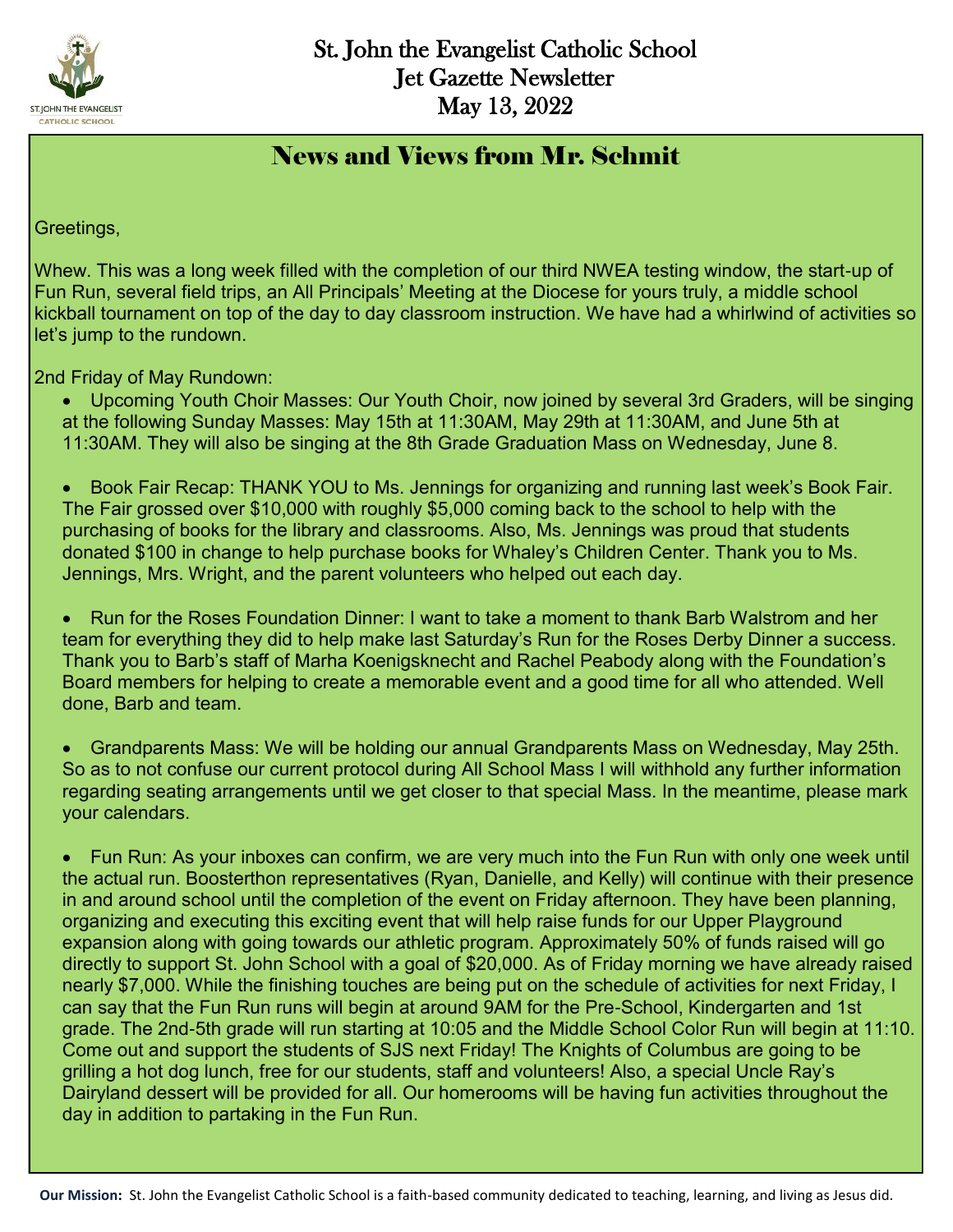#### News and Views from Mr. Schmit (continued)

As we are hitting the final strides for this particular school year (only 18 more days left) I feel our school community needs to be reminded of how much God loves us and how we are called to love one another. I have been having more and more conversations with students over the last couple of weeks regarding this topic so the Gospel passage that will be read at this Sunday's Mass is very appropriate. "I give you a new commandment: love one another. As I have loved you, so you also should love one another. This is how all will know that you are my disciples, if you have love for one another." (John 13:34) It's amazing how these words seem simple enough but are so difficult to follow. Think about Christ's command to us. Pray about it. Talk about it with your children.

Back in August I started this school year asking us to remember the passage from 1 John 4: 11, "Beloved, if God so loved us, we also must love one another." This is not a coincidence that we are being reminded of our call to love one another during Mass this weekend. If we work on this and live it out, people will be able to come to know Christ through how we treat one another, because that is what we are called to do especially because we are first and foremost a Catholic school. This message has me thinking (which is a dangerous activity for me). Our school families put a lot of time and energy into all kinds of wonderful and beautiful pursuits. I know mine does. We are a softball family and spend a lot of time on the diamond which seems like almost every night right now. In fact, I was talking with the other team's coach last night after my daughter's softball game and he told me about all the hours his own daughter dedicated over the winter to learn how to pitch. Let me tell you, it showed. That girl threw gas! I could go on and on about softball/ baseball so I'll stop. Yet, my point is if we had our children dedicate even a fraction of that time and energy into the pursuit of being holy, or loving one another, or living out our Baptismal calling we would be a vastly different community. Let us pray that we allow our hearts to be challenged and transformed so that we can better love one another as Christ loved us!

God bless and have a great weekend,

Andrew Schmit

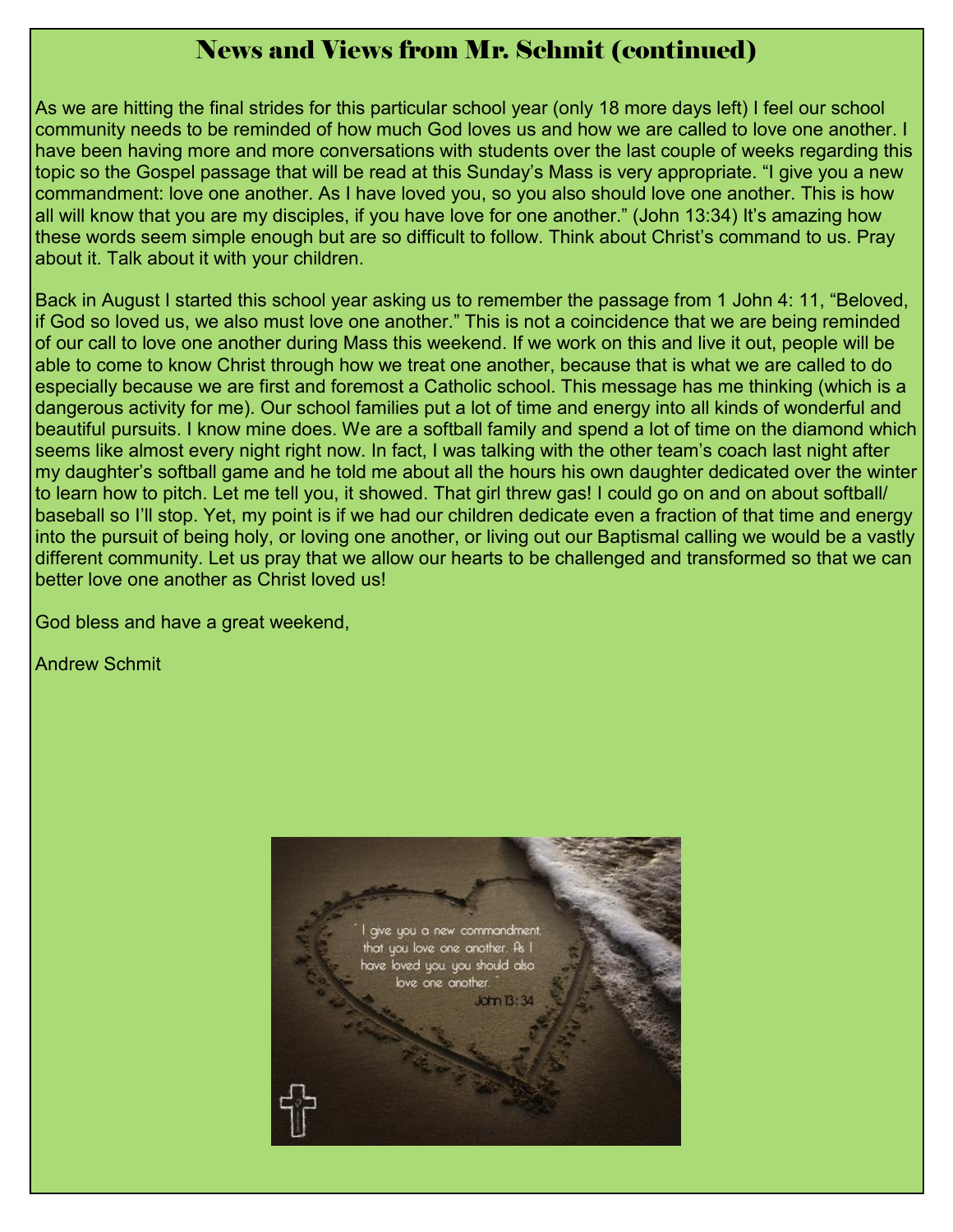### **Dates to Remember**



| Mon  | 16 | <b>PSA Volunteer Breakfast</b>                                           |
|------|----|--------------------------------------------------------------------------|
| Wed  | 18 | All School Mass with special recognition of First<br><b>Communicants</b> |
| Fri  | 20 | <b>FUN RUN DAY!</b>                                                      |
| Sun  | 22 | Fr. Robert's Birthday Party-12:30 PM-RSVP required                       |
| Mon  | 23 | Happy Birthday Ms. Werschky!                                             |
| Tues | 24 | <b>Happy Birthday Mrs. Minnick!</b>                                      |
| Wed  | 25 | <b>Happy Birthday Father Robert!</b>                                     |
| Wed  | 25 | <b>Grandparents Mass 8:20 AM</b>                                         |
| Fri  | 27 | Half-Day 11:30 Dismissal                                                 |
| Mon  | 30 | <b>Memorial Day-No School</b>                                            |

# **MYBOOSTER.COM**

**Please continue to follow our daily Fun Run updates and promote our event with family and friends. Thank you for continuing to support SJS!** 



#### Someone you know will be the Big 5-Oh ! Come Celebrate Er Pobert's 50th Birthday! Join us for Lunch (and Birthday Cake) Sunday, May 22,  $12:30<sub>D</sub>$

To RSVP to Father Robert's birthday party, call the parish office or go to stjohnfenton.org.

#### **Log Your Volunteer Hours**

Please remember to log your volunteer hours before the end of the school year. Go to our school website and click on the "Good Stewards" tab. Then, you can click on "Submit Parent Volunteer Hours." If you have questions, about how to log hours, please contact the office.

Eighteen volunteer hours are required per family. If you only have a preschool student, only 10 hours are required per family. Families with unfulfilled volunteer hours will be charged \$10 per hour.

#### **HELP WANTED**

We are already looking ahead to the 2022- 2023 school year. If you are interested in helping out with our morning or afternoon loop OR being a lunch supervisor, please email Mrs. Anderson at

danderson@sjseducation.com. Supervisors can earn tuition credit or volunteer hours. You can work once a week or multiple days per week. We are willing to work around your schedule. We are looking to fill several open spots.

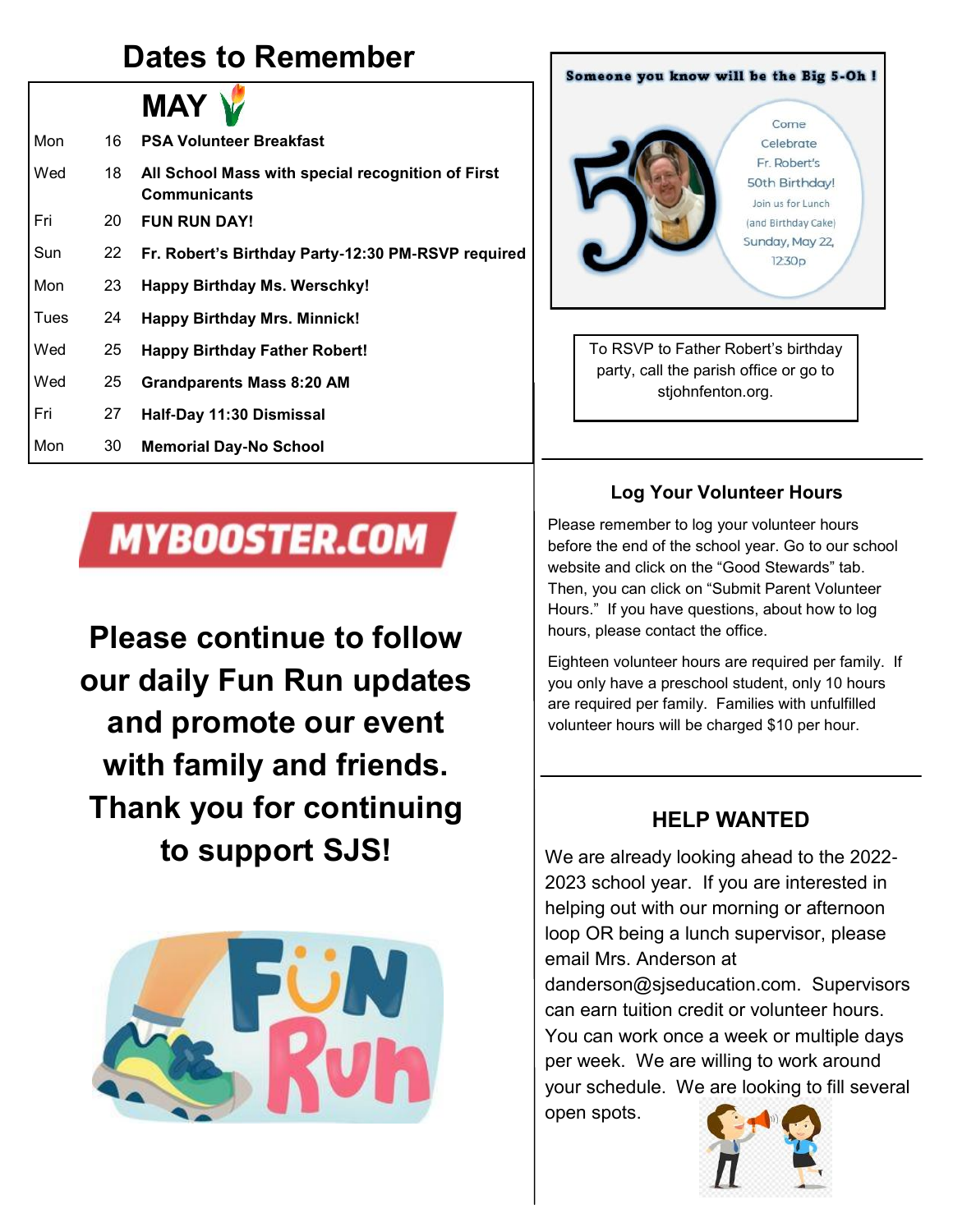#### **FROM THE PSA**



Calling all SJS volunteers!! Please join us for our St. John Volunteer Breakfast on May 16th. See attached flyer for details.

#### **Staff Appreciation**

The PSA is working on their Staff Appreciation Week plan. If you are interested in helping to sponsor a meal for our staff, please use this [link.](https://www.signupgenius.com/go/10c0b44aca823a7f94-staff) If you have any questions, please contact Krystal Payne at 248-602-1245.

# **Athletics Update**





The Girls Volleyball Skills Clinic will continue on Sunday.

#### **Upcoming GCCS Track Meets**

Mon 5/23 4:15 PM @ Davison MS

#### **5/6th Grade Softball**

Wed 5/18 vs. Holy Family 4:30 PM @ Bicentennial Park

#### **5/6th Grade Baseball**

Fri 5/13 vs. Holy Family 5:00 PM @ Bicentennial Park

#### **GO JETS!!**



**Join us for Grandparents Mass Wednesday, May 25 8:20 AM**



#### **Adoration Sign Up for Parents**

Please consider joining us in our Prayer Room for Adoration. We must always have one person remain in the Prayer Room with Jesus as students enter and exit. If you are interested in coming to pray before the Blessed Sacrament, please sign up for a time using the links below.

[Prayer Room Sign Up for May and June](https://www.signupgenius.com/go/10c0d4daaaf29a6fac34-prayer3)

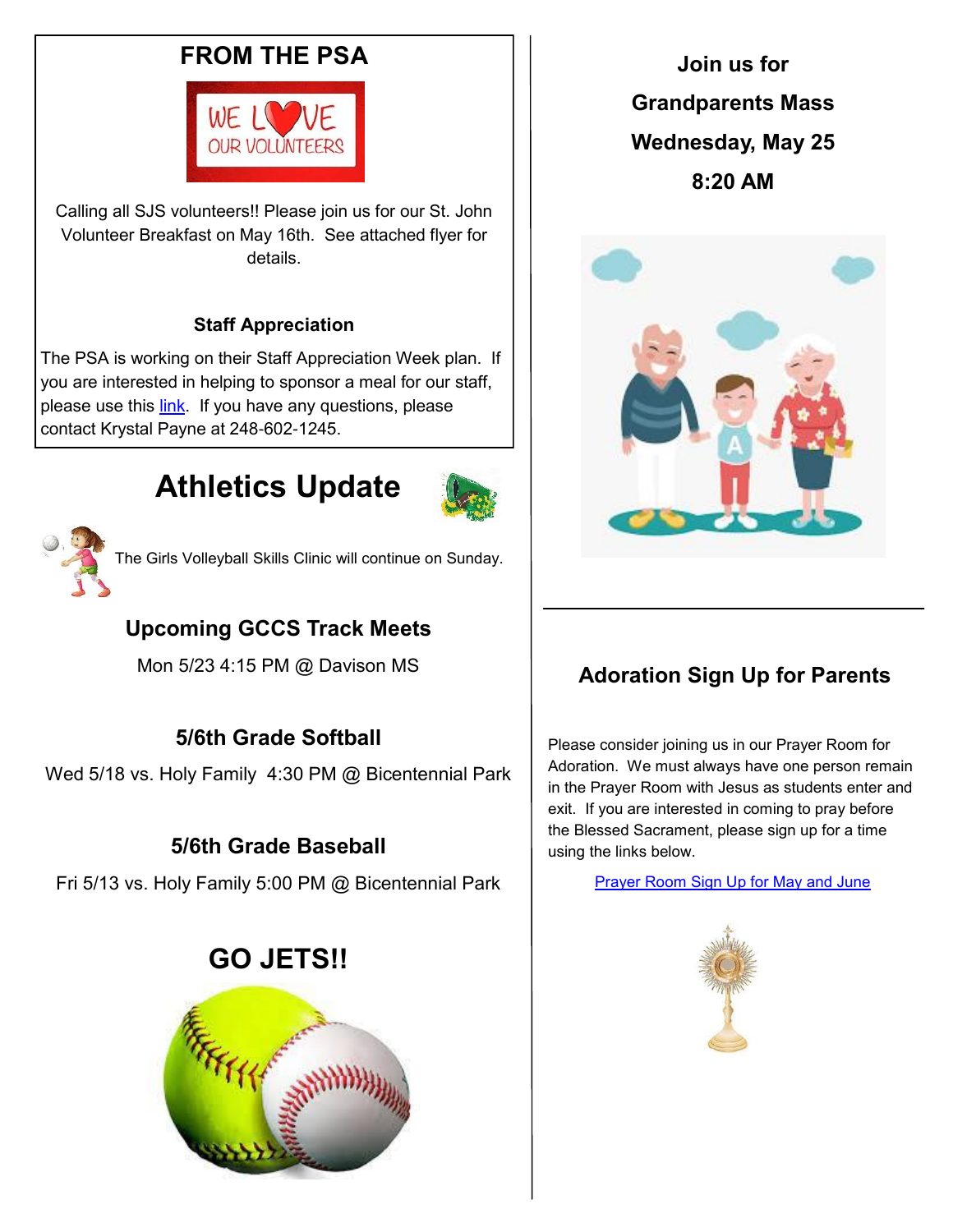

# **ON A PERSONAL NOTE...**

# **Thank You:**

- To everyone who has participated in our Fun Run fundraiser so far by registering your child!
- To Jessica Moore who has been helping enhance our 4th graders' classroom experience by teaching them the process of incubation and egg hatching.
- To the 8th grade parents and local businesses who helped with our 8th grade Road Rally this afternoon.
- To Mrs. Barb Walstrom and the St. John Education Foundation for a fun night at "Run for the Roses" Kentucky Derby Dinner.







## **Prayers:**

For Kenneth Kennedy, Mrs. Anderson's father and Sam Anderson's grandfather, who is ill.



 $\mathcal{I}$  will praise your name for ever,<br>my King<br>and my God!